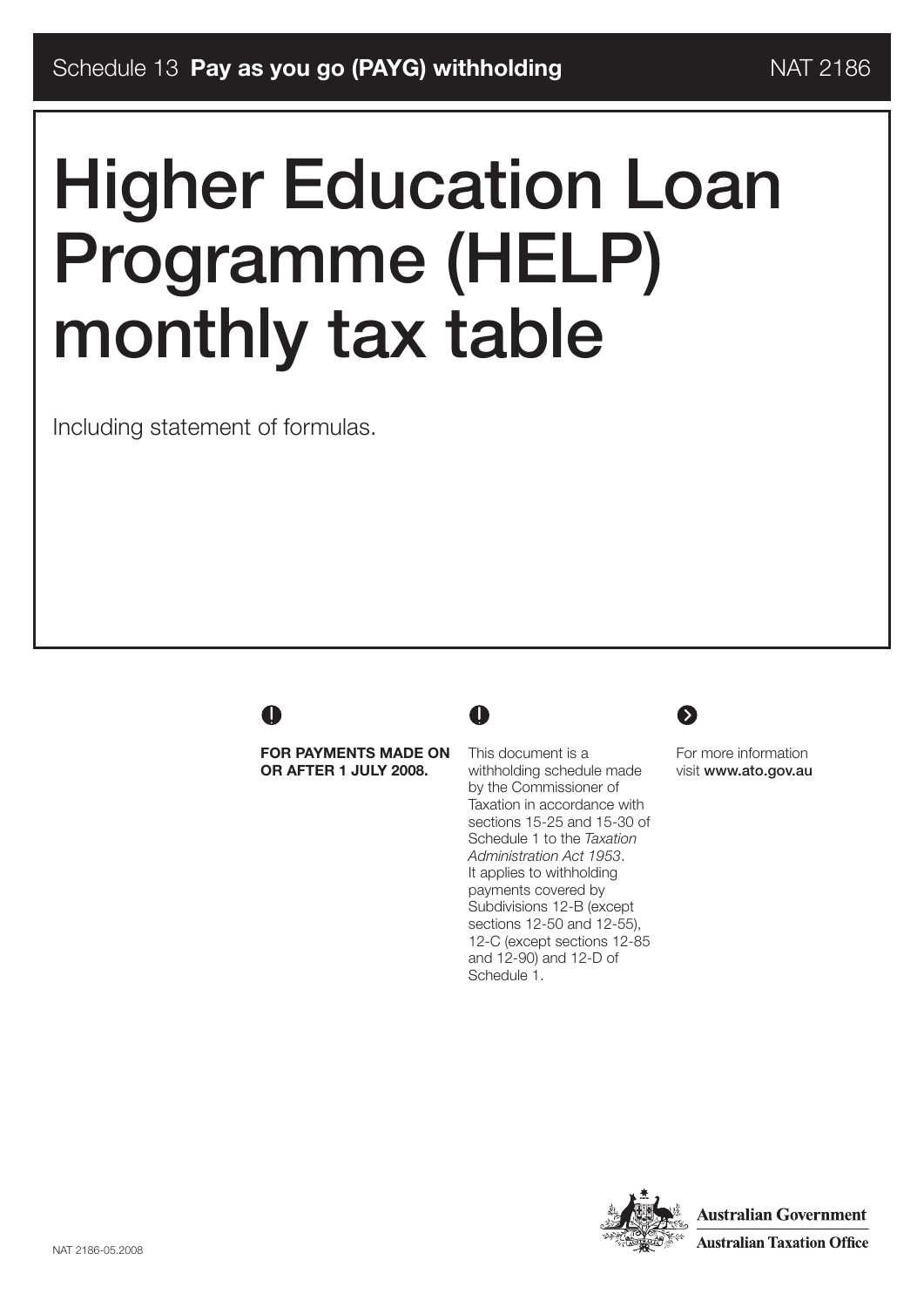#### **HECS is now HELP**

On 1 June 2006, all accumulated Higher Education Contribution Scheme (HECS) debts became accumulated Higher Education Loan Programme (HELP) debts.

#### **WHO SHOULD USE THIS TABLE?**

Use this table if you make monthly payments and the payee has provided you with a *Tax file number declaration* or *Withholding declaration* and has:

- answered 'YES' to the question 'Do you have an accumulated Higher Education Loan Programme (HELP) debt?'
- not applied for an exemption or reduction of the Medicare lew on a *Medicare levy variation declaration* due to low family income
- n claimed the tax-free threshold and has monthly earnings of \$3,462.33 or more, or
- not claimed the tax-free threshold and has monthly earnings of \$2,088.67 or more.

The HELP component is to be withheld from all earnings, including taxable allowances, bonuses and commissions.



#### **HOW TO WORK OUT WITHHOLDING AMOUNTS**

- **1** Use the appropriate monthly tax table to calculate the monthly withholding amount for the payee's earnings, allowing for any tax offsets claimed.
- **2** Use this HELP monthly tax table to calculate the HELP component to be withheld.
- **3** Add the HELP component to the withholding amount. Withhold the result from the payee's earnings.
- **4** If the payee also has a Financial Supplement debt, add the Student Financial Supplement Scheme (SFSS) component (calculated using the SFSS tax tables) as well as the HELP component to the amounts to be withheld. Withhold the result from the payee's earnings.

#### **HOW TO FIND THE HELP COMPONENT IN THE FOLLOWING TABLE**

Find the payee's monthly earnings in column 1 (ignoring any cents) and use the appropriate column to find the HELP component. If the exact amount is not shown, use the nearest lower figure.

If the payee is claiming the tax-free threshold, use column 2.

If the payee is not claiming the tax-free threshold, use column 3.

#### **EXAMPLE**

The payee has claimed the tax-free threshold and has monthly earnings of \$3,719.12. Ignoring cents, use the nearest lower figure and find \$3,718.00 in column 1. The HELP component in column 2 is \$147.00.

### **USING FORMULAS**

Withholding amounts shown in this table can be expressed in a mathematical form. If you have developed your own payroll software package, you can use the formulas and coefficients outlined below.

To calculate the monthly HELP component, you must first calculate the rounded weekly HELP component.

- The formulas comprise linear equations of the form  $y = ax$  where:  $\bullet$  y is the weekly HELP component
- $\bullet$  x is the weekly earnings expressed in whole dollars plus 99 cents, and
- $\blacksquare$  the value of the coefficient  $\boldsymbol{a}$  is as shown in the tables on this page.

#### **Tax-free threshold claimed**

|            |      | Weekly earnings $-x$ | Component rate - a<br>$\%$ |
|------------|------|----------------------|----------------------------|
|            | n to | 798.99               | 0.0                        |
| 799.00 to  |      | 890.99               | 4.0                        |
| 891.00 to  |      | 981.99               | 4.5                        |
|            |      | 982.00 to 1.032.99   | 5.0                        |
|            |      | 1,033.00 to 1,110.99 | 5.5                        |
|            |      | 1,111.00 to 1,202.99 | 6.0                        |
|            |      | 1,203.00 to 1,265.99 | 6.5                        |
|            |      | 1,266.00 to 1,393.99 | 7.0                        |
|            |      | 1,394.00 to 1,484.99 | 7.5                        |
| 1.485.00 & |      | over                 | 8.0                        |

#### **No tax-free threshold claimed**

|             | S    | Weekly earnings $-x$ | Component rate - a<br>$\%$ |
|-------------|------|----------------------|----------------------------|
|             | 0 to | 481.99               | 0.0                        |
| 482.00 to   |      | 572.99               | 4.0                        |
| 573.00 to   |      | 663.99               | 4.5                        |
| 664.00 to   |      | 715.99               | 5.0                        |
| 716.00 to   |      | 792.99               | 5.5                        |
| 793.00 to   |      | 885.99               | 6.0                        |
| 886.00 to   |      | 948.99               | 6.5                        |
| 949.00 to   |      | 1,075.99             | 7.0                        |
| 1.076.00 to |      | 1,167.99             | 7.5                        |
| 1,168.00 &  |      | over                 | 8.0                        |

#### **CALCULATING THE Monthly COMPONENT**

First, calculate the weekly equivalent of monthly earnings by obtaining the sum of the monthly earnings subject to withholding. If the result is an amount ending in 33 cents, add 1 cent and multiply this amount by 3 divided by 13. Ignore any cents in the result and add 99 cents.

Determine the rounded weekly HELP component applicable to the weekly equivalent of earnings by applying the above formulas. Then multiply the result by 13 divided by 3 and round to the nearest dollar to determine the monthly HELP component.

#### **Rounding of component amounts**

Component amounts calculated as a result of applying the above formulas should be rounded to the nearest dollar. Values ending in 50 cents are rounded to the next higher dollar. Do this rounding directly – that is, do not make a preliminary rounding to the nearest cent.

#### **EXAMPLE**

The payee has claimed the tax-free threshold and has monthly earnings of \$3,937.20.

Weekly equivalent of \$3,937.20 = \$908.99 (\$3,937.20 × 3/13, ignoring cents in the result and then adding 99 cents).

Weekly HELP component =  $$908.99 \times 4.5\% = $41.00$ rounded to the nearest dollar.

Monthly HELP component =  $$178.00$  (\$41.00  $\times$  13/3, rounded to the nearest dollar).

#### **Accounting software**

Software written in accordance with the formulas in this schedule should be tested for accuracy against the table in the following pages. You should only use such software if it produces the exact amounts shown in the table.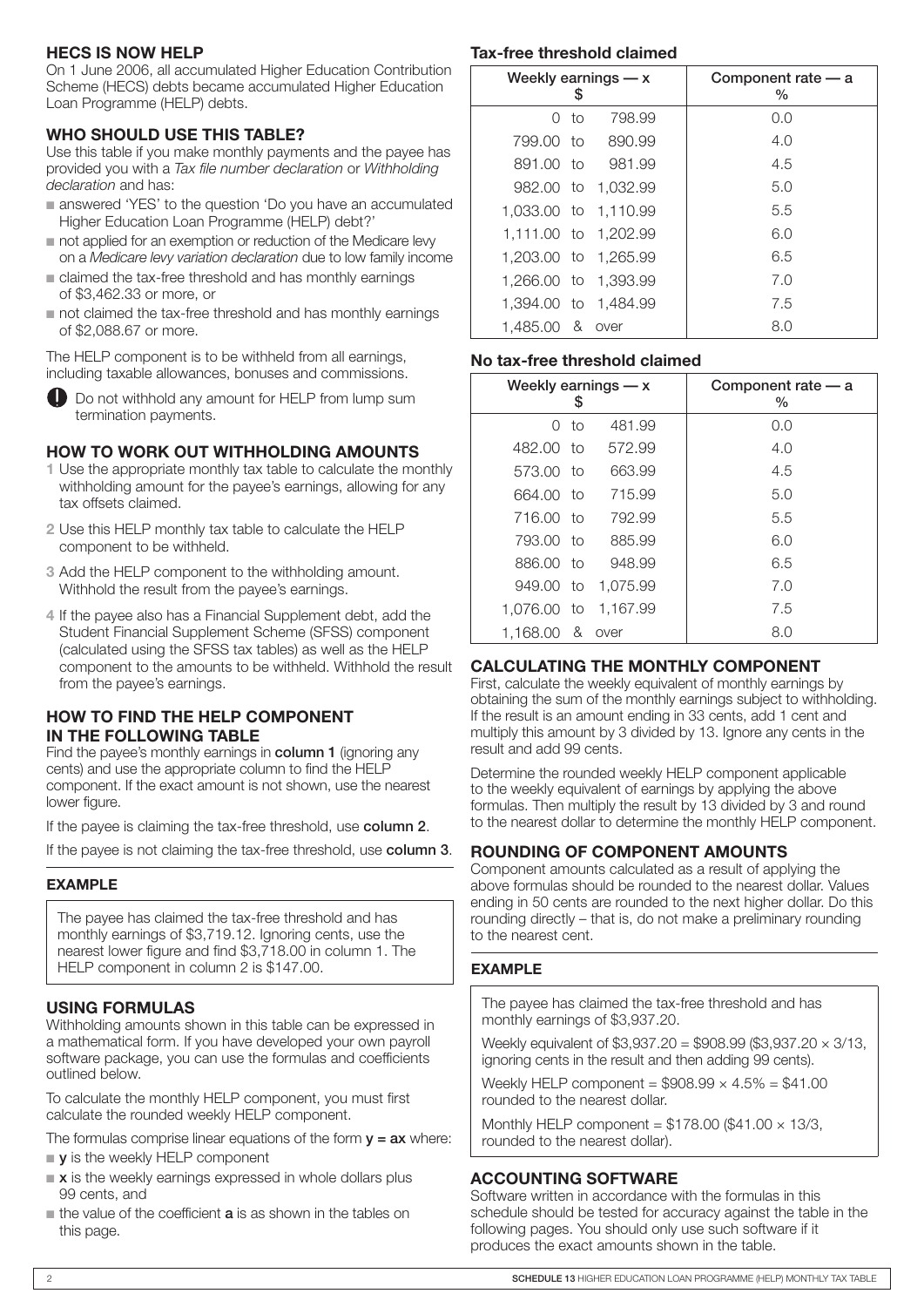| Monthly<br>earnings                                 | Tax-free<br>threshold<br>monthly<br>component                                                                                                      | No tax-free<br>threshold<br>monthly<br>component | <b>Monthly</b><br>earnings                          | Tax-free<br>threshold<br>monthly<br>component                                                                          | No tax-free<br>threshold<br>monthly<br>component | Monthly<br>earnings                                 | Tax-free<br>threshold<br>monthly<br>component                                                         | No tax-free<br>threshold<br>monthly<br>component | Monthly<br>earnings                                 | Tax-free<br>threshold<br>monthly<br>component                                                                                                                         | No tax-free<br>threshold<br>monthly<br>component |
|-----------------------------------------------------|----------------------------------------------------------------------------------------------------------------------------------------------------|--------------------------------------------------|-----------------------------------------------------|------------------------------------------------------------------------------------------------------------------------|--------------------------------------------------|-----------------------------------------------------|-------------------------------------------------------------------------------------------------------|--------------------------------------------------|-----------------------------------------------------|-----------------------------------------------------------------------------------------------------------------------------------------------------------------------|--------------------------------------------------|
| 1                                                   | $\overline{\mathbf{c}}$                                                                                                                            | 3                                                | 1                                                   | $\overline{2}$                                                                                                         | 3                                                | 1                                                   | $\overline{\mathbf{c}}$                                                                               | 3                                                | 1                                                   | $\overline{2}$                                                                                                                                                        | 3                                                |
| \$                                                  | \$                                                                                                                                                 | \$                                               | \$                                                  | \$                                                                                                                     | \$                                               | \$                                                  | \$                                                                                                    | \$                                               | \$                                                  | \$                                                                                                                                                                    | \$                                               |
| 2088.67                                             |                                                                                                                                                    | 82.00                                            | 2392.00                                             |                                                                                                                        | 95.00                                            | 2695.33                                             |                                                                                                       | 121.00                                           | 2998.67                                             | $\qquad \qquad -$                                                                                                                                                     | 152.00                                           |
| 2093.00                                             |                                                                                                                                                    | 82.00                                            | 2396.33                                             | $\overline{\phantom{0}}$                                                                                               | 95.00                                            | 2699.67                                             |                                                                                                       | 121.00                                           | 3003.00                                             | $\overbrace{\phantom{12333}}$                                                                                                                                         | 152.00                                           |
| 2097.33                                             | $\qquad \qquad -$                                                                                                                                  | 82.00                                            | 2400.67                                             | $\qquad \qquad -$                                                                                                      | 95.00                                            | 2704.00                                             |                                                                                                       | 121.00                                           | 3007.33                                             | $\overbrace{\phantom{12332}}$                                                                                                                                         | 152.00                                           |
| 2101.67                                             | $\qquad \qquad -$                                                                                                                                  | 82.00                                            | 2405.00                                             | $\overline{\phantom{m}}$                                                                                               | 95.00                                            | 2708.33                                             | $\qquad \qquad -$                                                                                     | 121.00                                           | 3011.67                                             | $\qquad \qquad -$                                                                                                                                                     | 152.00                                           |
| 2106.00                                             |                                                                                                                                                    | 82.00                                            | 2409.33                                             | $\overbrace{\phantom{12333}}$                                                                                          | 95.00                                            | 2712.67                                             |                                                                                                       | 121.00                                           | 3016.00                                             | —                                                                                                                                                                     | 152.00                                           |
| 2110.33                                             | $\overline{\phantom{0}}$                                                                                                                           | 87.00                                            | 2413.67                                             | $\overbrace{\phantom{12333}}$                                                                                          | 95.00                                            | 2717.00                                             |                                                                                                       | 121.00                                           | 3020.33                                             | $\qquad \qquad -$                                                                                                                                                     | 152.00                                           |
| 2114.67                                             | $\qquad \qquad$                                                                                                                                    | 87.00                                            | 2418.00                                             | $\overline{\phantom{0}}$                                                                                               | 95.00                                            | 2721.33                                             |                                                                                                       | 121.00                                           | 3024.67                                             | $\qquad \qquad -$                                                                                                                                                     | 152.00                                           |
| 2119.00                                             |                                                                                                                                                    | 87.00                                            | 2422.33                                             |                                                                                                                        | 95.00                                            | 2725.67                                             | $\qquad \qquad -$                                                                                     | 121.00                                           | 3029.00                                             | $\overbrace{\phantom{12333}}$                                                                                                                                         | 152.00                                           |
| 2123.33                                             | $\qquad \qquad$                                                                                                                                    | 87.00                                            | 2426.67                                             |                                                                                                                        | 95.00                                            | 2730.00                                             |                                                                                                       | 121.00                                           | 3033.33                                             | $\overbrace{\phantom{12333}}$                                                                                                                                         | 152.00                                           |
| 2127.67                                             | $\overbrace{\phantom{12333}}$                                                                                                                      | 87.00                                            | 2431.00                                             | $\overbrace{\phantom{12333}}$                                                                                          | 95.00                                            | 2734.33                                             |                                                                                                       | 121.00                                           | 3037.67                                             | $\qquad \qquad -$                                                                                                                                                     | 152.00                                           |
| 2132.00                                             |                                                                                                                                                    | 87.00                                            | 2435.33                                             |                                                                                                                        | 100.00                                           | 2738.67                                             | $\overline{\phantom{0}}$                                                                              | 121.00                                           | 3042.00                                             | $\qquad \qquad -$                                                                                                                                                     | 152.00                                           |
| 2136.33                                             |                                                                                                                                                    | 87.00                                            | 2439.67                                             |                                                                                                                        | 100.00                                           | 2743.00                                             |                                                                                                       | 126.00                                           | 3046.33                                             | $\qquad \qquad -$                                                                                                                                                     | 152.00                                           |
| 2140.67                                             | $\overline{\phantom{0}}$                                                                                                                           | 87.00                                            | 2444.00                                             | $\overline{\phantom{m}}$                                                                                               | 100.00                                           | 2747.33                                             | $\overline{\phantom{0}}$                                                                              | 126.00                                           | 3050.67                                             |                                                                                                                                                                       | 152.00                                           |
| 2145.00                                             |                                                                                                                                                    | 87.00                                            | 2448.33                                             |                                                                                                                        | 100.00                                           | 2751.67                                             | $\qquad \qquad -$                                                                                     | 126.00                                           | 3055.00                                             | $\qquad \qquad -$                                                                                                                                                     | 152.00                                           |
| 2149.33                                             |                                                                                                                                                    | 87.00                                            | 2452.67                                             | $\overline{\phantom{m}}$                                                                                               | 100.00                                           | 2756.00                                             | $\qquad \qquad -$                                                                                     | 126.00                                           | 3059.33                                             | $\overline{\phantom{m}}$                                                                                                                                              | 152.00                                           |
| 2153.67                                             |                                                                                                                                                    | 87.00                                            | 2457.00                                             |                                                                                                                        | 100.00                                           | 2760.33                                             | $\qquad \qquad -$                                                                                     | 126.00                                           | 3063.67                                             | $\qquad \qquad -$                                                                                                                                                     | 152.00                                           |
| 2158.00                                             |                                                                                                                                                    | 87.00                                            | 2461.33                                             | $\overline{\phantom{m}}$                                                                                               | 100.00                                           | 2764.67                                             | $\qquad \qquad -$                                                                                     | 126.00                                           | 3068.00                                             | $\qquad \qquad -$                                                                                                                                                     | 152.00                                           |
| 2162.33                                             |                                                                                                                                                    | 87.00                                            | 2465.67                                             | $\overline{\phantom{0}}$                                                                                               | 100.00                                           | 2769.00                                             |                                                                                                       | 126.00                                           | 3072.33                                             |                                                                                                                                                                       | 152.00                                           |
| 2166.67                                             | $\qquad \qquad -$                                                                                                                                  | 87.00                                            | 2470.00                                             |                                                                                                                        | 100.00                                           | 2773.33                                             | $\qquad \qquad -$                                                                                     | 126.00                                           | 3076.67                                             | $\qquad \qquad -$                                                                                                                                                     | 156.00                                           |
| 2171.00                                             |                                                                                                                                                    | 87.00                                            | 2474.33                                             | $\hspace{0.1mm}-\hspace{0.1mm}$                                                                                        | 100.00                                           | 2777.67                                             |                                                                                                       | 126.00                                           | 3081.00                                             | $\qquad \qquad -$                                                                                                                                                     | 156.00                                           |
| 2175.33<br>2179.67<br>2184.00<br>2188.33<br>2192.67 | $\overline{\phantom{0}}$<br>$\overline{\phantom{0}}$<br>$\overline{\phantom{0}}$                                                                   | 87.00<br>87.00<br>87.00<br>87.00<br>87.00        | 2478.67<br>2483.00<br>2487.33<br>2491.67<br>2496.00 | $\overbrace{\phantom{12333}}$                                                                                          | 100.00<br>113.00<br>113.00<br>113.00<br>113.00   | 2782.00<br>2786.33<br>2790.67<br>2795.00<br>2799.33 | $\overline{\phantom{0}}$<br>$\overline{\phantom{0}}$                                                  | 126.00<br>126.00<br>126.00<br>126.00<br>126.00   | 3085.33<br>3089.67<br>3094.00<br>3098.33<br>3102.67 | $\qquad \qquad -$<br>$\qquad \qquad -$                                                                                                                                | 156.00<br>156.00<br>156.00<br>156.00<br>169.00   |
| 2197.00                                             | $\qquad \qquad -$                                                                                                                                  | 87.00                                            | 2500.33                                             | $\qquad \qquad -$                                                                                                      | 113.00                                           | 2803.67                                             | $\qquad \qquad -$                                                                                     | 126.00                                           | 3107.00                                             | $\qquad \qquad -$                                                                                                                                                     | 169.00                                           |
| 2201.33                                             | $\overline{\phantom{m}}$                                                                                                                           | 87.00                                            | 2504.67                                             | $\overline{\phantom{m}}$                                                                                               | 113.00                                           | 2808.00                                             | $\qquad \qquad -$                                                                                     | 126.00                                           | 3111.33                                             | $\qquad \qquad -$                                                                                                                                                     | 173.00                                           |
| 2205.67                                             | $\qquad \qquad -$                                                                                                                                  | 87.00                                            | 2509.00                                             | $\qquad \qquad -$                                                                                                      | 113.00                                           | 2812.33                                             | $\qquad \qquad -$                                                                                     | 126.00                                           | 3115.67                                             | $\qquad \qquad -$                                                                                                                                                     | 173.00                                           |
| 2210.00                                             | $\qquad \qquad -$                                                                                                                                  | 87.00                                            | 2513.33                                             | $\overline{\phantom{m}}$                                                                                               | 113.00                                           | 2816.67                                             | $\qquad \qquad -$                                                                                     | 126.00                                           | 3120.00                                             | $\qquad \qquad -$                                                                                                                                                     | 173.00                                           |
| 2214.33                                             | $\qquad \qquad -$                                                                                                                                  | 87.00                                            | 2517.67                                             | $\overbrace{\phantom{12333}}$                                                                                          | 113.00                                           | 2821.00                                             | $\qquad \qquad -$                                                                                     | 126.00                                           | 3124.33                                             | $\qquad \qquad -$                                                                                                                                                     | 173.00                                           |
| 2218.67<br>2223.00<br>2227.33<br>2231.67<br>2236.00 | $\overline{\phantom{0}}$<br>$\qquad \qquad -$                                                                                                      | 91.00<br>91.00<br>91.00<br>91.00<br>91.00        | 2522.00<br>2526.33<br>2530.67<br>2535.00<br>2539.33 | $\overbrace{\phantom{12333}}$<br>$\overline{\phantom{m}}$<br>$\overbrace{\phantom{12333}}$<br>$\overline{\phantom{0}}$ | 113.00<br>113.00<br>113.00<br>113.00<br>113.00   | 2825.33<br>2829.67<br>2834.00<br>2838.33<br>2842.67 | $\overline{\phantom{0}}$<br>$\overline{\phantom{0}}$                                                  | 126.00<br>126.00<br>126.00<br>130.00<br>130.00   | 3128.67<br>3133.00<br>3137.33<br>3141.67<br>3146.00 | $\qquad \qquad -$<br>$\qquad \qquad -$<br>$\qquad \qquad -$<br>$\qquad \qquad -$                                                                                      | 173.00<br>173.00<br>173.00<br>173.00<br>173.00   |
| 2240.33<br>2244.67<br>2249.00<br>2253.33<br>2257.67 | $\qquad \qquad -$<br>$\overbrace{\phantom{12332}}$<br>$\hspace{0.1mm}-\hspace{0.1mm}$<br>$\overbrace{\phantom{12333}}$<br>$\overline{\phantom{0}}$ | 91.00<br>91.00<br>91.00<br>91.00<br>91.00        | 2543.67<br>2548.00<br>2552.33<br>2556.67<br>2561.00 | $\qquad \qquad -$<br>$\hspace{0.1mm}-\hspace{0.1mm}$<br>$\hspace{0.1mm}-\hspace{0.1mm}$                                | 113.00<br>117.00<br>117.00<br>117.00<br>117.00   | 2847.00<br>2851.33<br>2855.67<br>2860.00<br>2864.33 | $\qquad \qquad -$                                                                                     | 130.00<br>130.00<br>130.00<br>130.00<br>130.00   | 3150.33<br>3154.67<br>3159.00<br>3163.33<br>3167.67 | $\overbrace{\phantom{12333}}$<br>$\overbrace{\phantom{12333}}$<br>$\hspace{0.1mm}-\hspace{0.1mm}$<br>$\overbrace{\phantom{12333}}$<br>$\hspace{0.1mm}-\hspace{0.1mm}$ | 173.00<br>173.00<br>173.00<br>173.00<br>173.00   |
| 2262.00                                             | $\qquad \qquad -$                                                                                                                                  | 91.00                                            | 2565.33                                             | $\qquad \qquad -$                                                                                                      | 117.00                                           | 2868.67                                             | $\qquad \qquad -$                                                                                     | 130.00                                           | 3172.00                                             | $\qquad \qquad -$                                                                                                                                                     | 173.00                                           |
| 2266.33                                             | $\qquad \qquad -$                                                                                                                                  | 91.00                                            | 2569.67                                             | $\overline{\phantom{0}}$                                                                                               | 117.00                                           | 2873.00                                             |                                                                                                       | 130.00                                           | 3176.33                                             | $\overline{\phantom{0}}$                                                                                                                                              | 173.00                                           |
| 2270.67                                             | $\overline{\phantom{0}}$                                                                                                                           | 91.00                                            | 2574.00                                             |                                                                                                                        | 117.00                                           | 2877.33                                             | $\overline{\phantom{0}}$                                                                              | 143.00                                           | 3180.67                                             | $\overline{\phantom{0}}$                                                                                                                                              | 173.00                                           |
| 2275.00                                             | $\overline{\phantom{0}}$                                                                                                                           | 91.00                                            | 2578.33                                             | $\overline{\phantom{0}}$                                                                                               | 117.00                                           | 2881.67                                             | $\overline{\phantom{0}}$                                                                              | 143.00                                           | 3185.00                                             | $\qquad \qquad -$                                                                                                                                                     | 173.00                                           |
| 2279.33                                             | $\qquad \qquad -$                                                                                                                                  | 91.00                                            | 2582.67                                             |                                                                                                                        | 117.00                                           | 2886.00                                             | $\qquad \qquad -$                                                                                     | 143.00                                           | 3189.33                                             | $\qquad \qquad -$                                                                                                                                                     | 178.00                                           |
| 2283.67                                             | $\overline{\phantom{0}}$                                                                                                                           | 91.00                                            | 2587.00                                             | $\overline{\phantom{0}}$                                                                                               | 117.00                                           | 2890.33                                             | $\qquad \qquad -$                                                                                     | 143.00                                           | 3193.67                                             | $\overline{\phantom{0}}$                                                                                                                                              | 178.00                                           |
| 2288.00                                             | $\qquad \qquad -$                                                                                                                                  | 91.00                                            | 2591.33                                             | $\qquad \qquad -$                                                                                                      | 117.00                                           | 2894.67                                             | $\qquad \qquad -$                                                                                     | 143.00                                           | 3198.00                                             | $\overline{\phantom{0}}$                                                                                                                                              | 178.00                                           |
| 2292.33                                             | $\qquad \qquad -$                                                                                                                                  | 91.00                                            | 2595.67                                             | $\qquad \qquad -$                                                                                                      | 117.00                                           | 2899.00                                             | $\qquad \qquad -$                                                                                     | 143.00                                           | 3202.33                                             | $\qquad \qquad -$                                                                                                                                                     | 178.00                                           |
| 2296.67                                             | $\overline{\phantom{0}}$                                                                                                                           | 91.00                                            | 2600.00                                             | $\qquad \qquad -$                                                                                                      | 117.00                                           | 2903.33                                             | $\qquad \qquad -$                                                                                     | 147.00                                           | 3206.67                                             | $\overline{\phantom{0}}$                                                                                                                                              | 178.00                                           |
| 2301.00                                             | $\qquad \qquad -$                                                                                                                                  | 91.00                                            | 2604.33                                             |                                                                                                                        | 117.00                                           | 2907.67                                             | $\overline{\phantom{0}}$                                                                              | 147.00                                           | 3211.00                                             | $\qquad \qquad -$                                                                                                                                                     | 178.00                                           |
| 2305.33                                             | $\overline{\phantom{0}}$                                                                                                                           | 91.00                                            | 2608.67                                             | $\overline{\phantom{0}}$                                                                                               | 117.00                                           | 2912.00                                             | $\overline{\phantom{0}}$                                                                              | 147.00                                           | 3215.33                                             | $\overline{\phantom{0}}$                                                                                                                                              | 178.00                                           |
| 2309.67                                             | $\qquad \qquad -$                                                                                                                                  | 91.00                                            | 2613.00                                             | $\overline{\phantom{0}}$                                                                                               | 117.00                                           | 2916.33                                             | $\qquad \qquad -$                                                                                     | 147.00                                           | 3219.67                                             | $\overline{\phantom{0}}$                                                                                                                                              | 178.00                                           |
| 2314.00                                             | $\qquad \qquad -$                                                                                                                                  | 91.00                                            | 2617.33                                             | $\overline{\phantom{0}}$                                                                                               | 117.00                                           | 2920.67                                             |                                                                                                       | 147.00                                           | 3224.00                                             | $\overline{\phantom{0}}$                                                                                                                                              | 178.00                                           |
| 2318.33                                             | $\overline{\phantom{0}}$                                                                                                                           | 91.00                                            | 2621.67                                             | $\overline{\phantom{0}}$                                                                                               | 117.00                                           | 2925.00                                             | $\qquad \qquad -$                                                                                     | 147.00                                           | 3228.33                                             | $\overline{\phantom{0}}$                                                                                                                                              | 178.00                                           |
| 2322.67                                             | $\overline{\phantom{0}}$                                                                                                                           | 91.00                                            | 2626.00                                             |                                                                                                                        | 117.00                                           | 2929.33                                             | $\qquad \qquad -$                                                                                     | 147.00                                           | 3232.67                                             |                                                                                                                                                                       | 178.00                                           |
| 2327.00                                             | $\overline{\phantom{0}}$                                                                                                                           | 95.00                                            | 2630.33                                             | $\overline{\phantom{0}}$                                                                                               | 117.00                                           | 2933.67                                             | $\overline{\phantom{0}}$                                                                              | 147.00                                           | 3237.00                                             |                                                                                                                                                                       | 178.00                                           |
| 2331.33                                             | $\overline{\phantom{0}}$                                                                                                                           | 95.00                                            | 2634.67                                             |                                                                                                                        | 117.00                                           | 2938.00                                             | $\overline{\phantom{0}}$                                                                              | 147.00                                           | 3241.33                                             | $\qquad \qquad -$                                                                                                                                                     | 178.00                                           |
| 2335.67                                             | $\overline{\phantom{0}}$                                                                                                                           | 95.00                                            | 2639.00                                             | $\overline{\phantom{0}}$                                                                                               | 117.00                                           | 2942.33                                             | $\qquad \qquad -$                                                                                     | 147.00                                           | 3245.67                                             | $\qquad \qquad -$                                                                                                                                                     | 178.00                                           |
| 2340.00                                             | $\overline{\phantom{0}}$                                                                                                                           | 95.00                                            | 2643.33                                             | $\overline{\phantom{0}}$                                                                                               | 117.00                                           | 2946.67                                             | $\overline{\phantom{0}}$                                                                              | 147.00                                           | 3250.00                                             | $\qquad \qquad -$                                                                                                                                                     | 178.00                                           |
| 2344.33                                             | $\overline{\phantom{0}}$                                                                                                                           | 95.00                                            | 2647.67                                             | $\overline{\phantom{0}}$                                                                                               | 121.00                                           | 2951.00                                             | $\qquad \qquad -$                                                                                     | 147.00                                           | 3254.33                                             | $\qquad \qquad -$                                                                                                                                                     | 178.00                                           |
| 2348.67                                             | $\overline{\phantom{0}}$                                                                                                                           | 95.00                                            | 2652.00                                             |                                                                                                                        | 121.00                                           | 2955.33                                             | $\qquad \qquad -$                                                                                     | 147.00                                           | 3258.67                                             | $\qquad \qquad -$                                                                                                                                                     | 178.00                                           |
| 2353.00                                             | $\qquad \qquad -$                                                                                                                                  | 95.00                                            | 2656.33                                             |                                                                                                                        | 121.00                                           | 2959.67                                             | $\qquad \qquad -$                                                                                     | 147.00                                           | 3263.00                                             | $\qquad \qquad -$                                                                                                                                                     | 178.00                                           |
| 2357.33                                             | $\overline{\phantom{0}}$                                                                                                                           | 95.00                                            | 2660.67                                             | $\overline{\phantom{0}}$                                                                                               | 121.00                                           | 2964.00                                             | $\qquad \qquad -$                                                                                     | 147.00                                           | 3267.33                                             | $\qquad \qquad -$                                                                                                                                                     | 182.00                                           |
| 2361.67                                             | $\qquad \qquad -$                                                                                                                                  | 95.00                                            | 2665.00                                             |                                                                                                                        | 121.00                                           | 2968.33                                             | $\qquad \qquad -$                                                                                     | 147.00                                           | 3271.67                                             | $\qquad \qquad -$                                                                                                                                                     | 182.00                                           |
| 2366.00                                             | $\overline{\phantom{m}}$                                                                                                                           | 95.00                                            | 2669.33                                             | $\overline{\phantom{0}}$                                                                                               | 121.00                                           | 2972.67                                             | $\overline{\phantom{0}}$                                                                              | 147.00                                           | 3276.00                                             | $\qquad \qquad -$                                                                                                                                                     | 182.00                                           |
| 2370.33<br>2374.67<br>2379.00<br>2383.33<br>2387.67 | $\overline{\phantom{0}}$<br>$\qquad \qquad -$<br>$\qquad \qquad -$<br>$\overline{\phantom{0}}$<br>$\qquad \qquad -$                                | 95.00<br>95.00<br>95.00<br>95.00<br>95.00        | 2673.67<br>2678.00<br>2682.33<br>2686.67<br>2691.00 | $\overline{\phantom{0}}$<br>$\overline{\phantom{0}}$<br>$\overline{\phantom{0}}$<br>$\overline{\phantom{0}}$           | 121.00<br>121.00<br>121.00<br>121.00<br>121.00   | 2977.00<br>2981.33<br>2985.67<br>2990.00<br>2994.33 | $\overline{\phantom{0}}$<br>$\overline{\phantom{0}}$<br>$\qquad \qquad -$<br>$\overline{\phantom{m}}$ | 147.00<br>147.00<br>147.00<br>152.00<br>152.00   | 3280.33<br>3284.67<br>3289.00<br>3293.33<br>3297.67 | $\qquad \qquad -$<br>$\overline{\phantom{0}}$<br>$\overline{\phantom{0}}$<br>$\overline{\phantom{0}}$<br>$\overline{\phantom{0}}$                                     | 182.00<br>182.00<br>182.00<br>182.00<br>182.00   |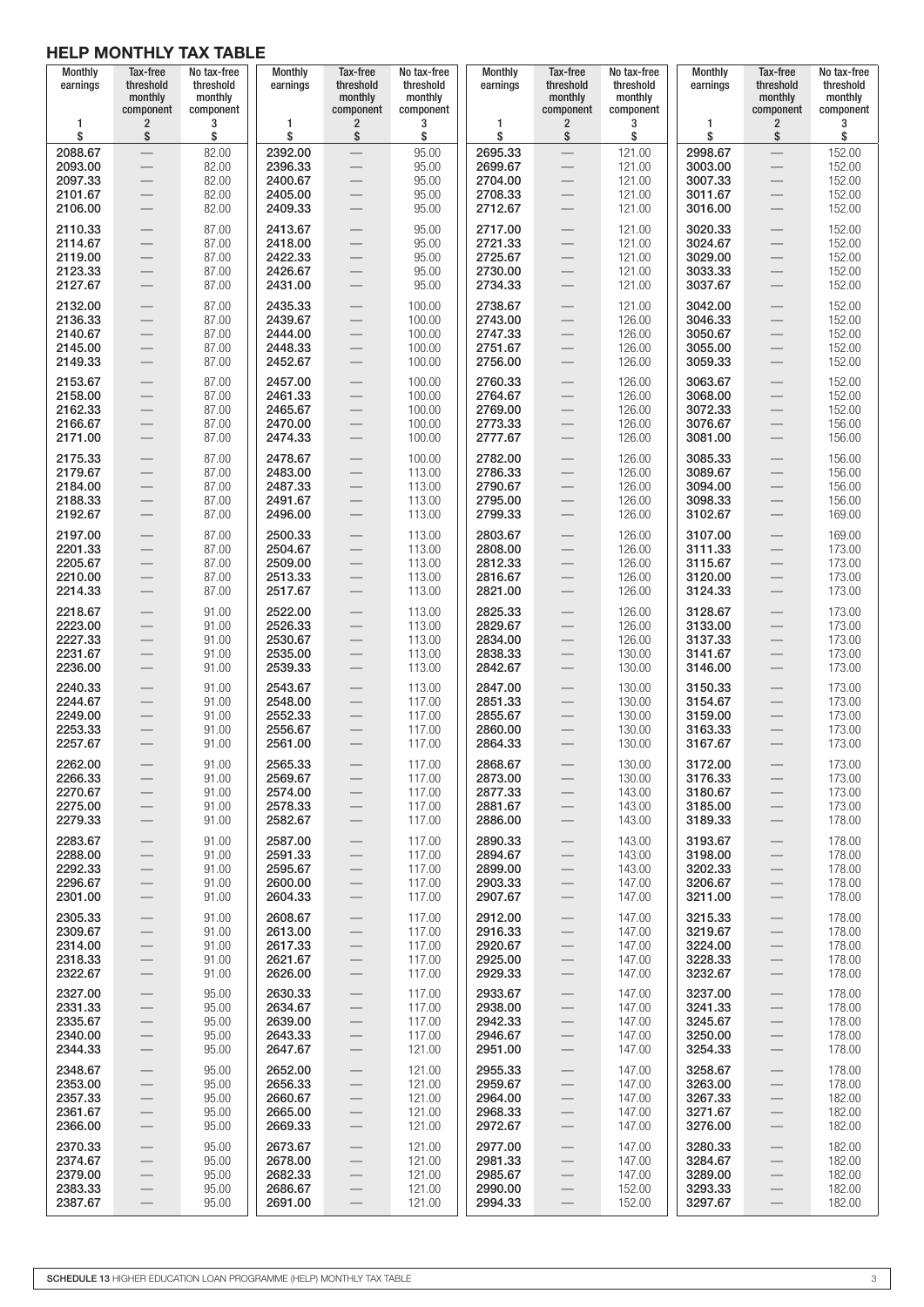| Monthly<br>earnings                                 | Tax-free<br>threshold<br>monthly<br>component        | No tax-free<br>threshold<br>monthly<br>component | Monthly<br>earnings                                 | Tax-free<br>threshold<br>monthly<br>component  | No tax-free<br>threshold<br>monthly<br>component | <b>Monthly</b><br>earnings                          | Tax-free<br>threshold<br>monthly<br>component  | No tax-free<br>threshold<br>monthly<br>component | Monthly<br>earnings                                 | Tax-free<br>threshold<br>monthly<br>component  | No tax-free<br>threshold<br>monthly<br>component |
|-----------------------------------------------------|------------------------------------------------------|--------------------------------------------------|-----------------------------------------------------|------------------------------------------------|--------------------------------------------------|-----------------------------------------------------|------------------------------------------------|--------------------------------------------------|-----------------------------------------------------|------------------------------------------------|--------------------------------------------------|
| 1                                                   | 2                                                    | 3                                                | 1                                                   | $\overline{2}$                                 | 3                                                | 1                                                   | 2                                              | 3                                                | 1                                                   | $\overline{\mathbf{c}}$                        | 3                                                |
| \$                                                  | \$                                                   | \$                                               | \$                                                  | \$                                             | \$                                               | \$                                                  | \$                                             | \$                                               | \$                                                  | \$                                             | \$                                               |
| 3302.00<br>3306.33<br>3310.67<br>3315.00<br>3319.33 | $\overline{\phantom{0}}$<br>$\overline{\phantom{0}}$ | 182.00<br>182.00<br>182.00<br>182.00<br>182.00   | 3605.33<br>3609.67<br>3614.00<br>3618.33<br>3622.67 | 143.00<br>143.00<br>143.00<br>143.00<br>143.00 | 217.00<br>217.00<br>217.00<br>217.00<br>217.00   | 3908.67<br>3913.00<br>3917.33<br>3921.67<br>3926.00 | 178.00<br>178.00<br>178.00<br>178.00<br>178.00 | 256.00<br>256.00<br>256.00<br>256.00<br>256.00   | 4212.00<br>4216.33<br>4220.67<br>4225.00<br>4229.33 | 191.00<br>191.00<br>191.00<br>191.00<br>191.00 | 295.00<br>295.00<br>295.00<br>295.00<br>295.00   |
| 3323.67                                             |                                                      | 182.00                                           | 3627.00                                             | 147.00                                         | 217.00                                           | 3930.33                                             | 178.00                                         | 256.00                                           | 4233.67                                             | 191.00                                         | 295.00                                           |
| 3328.00                                             |                                                      | 182.00                                           | 3631.33                                             | 147.00                                         | 217.00                                           | 3934.67                                             | 178.00                                         | 256.00                                           | 4238.00                                             | 191.00                                         | 299.00                                           |
| 3332.33                                             |                                                      | 182.00                                           | 3635.67                                             | 147.00                                         | 217.00                                           | 3939.00                                             | 178.00                                         | 256.00                                           | 4242.33                                             | 191.00                                         | 299.00                                           |
| 3336.67                                             |                                                      | 182.00                                           | 3640.00                                             | 147.00                                         | 217.00                                           | 3943.33                                             | 178.00                                         | 256.00                                           | 4246.67                                             | 191.00                                         | 299.00                                           |
| 3341.00                                             |                                                      | 182.00                                           | 3644.33                                             | 147.00                                         | 221.00                                           | 3947.67                                             | 178.00                                         | 256.00                                           | 4251.00                                             | 191.00                                         | 299.00                                           |
| 3345.33                                             | $\overline{\phantom{0}}$                             | 186.00                                           | 3648.67                                             | 147.00                                         | 221.00                                           | 3952.00                                             | 178.00                                         | 256.00                                           | 4255.33                                             | 212.00                                         | 299.00                                           |
| 3349.67                                             |                                                      | 186.00                                           | 3653.00                                             | 147.00                                         | 221.00                                           | 3956.33                                             | 178.00                                         | 256.00                                           | 4259.67                                             | 212.00                                         | 299.00                                           |
| 3354.00                                             |                                                      | 186.00                                           | 3657.33                                             | 147.00                                         | 221.00                                           | 3960.67                                             | 178.00                                         | 256.00                                           | 4264.00                                             | 212.00                                         | 299.00                                           |
| 3358.33                                             |                                                      | 186.00                                           | 3661.67                                             | 147.00                                         | 221.00                                           | 3965.00                                             | 178.00                                         | 260.00                                           | 4268.33                                             | 212.00                                         | 299.00                                           |
| 3362.67                                             |                                                      | 186.00                                           | 3666.00                                             | 147.00                                         | 221.00                                           | 3969.33                                             | 178.00                                         | 260.00                                           | 4272.67                                             | 212.00                                         | 299.00                                           |
| 3367.00                                             | $\qquad \qquad -$                                    | 186.00                                           | 3670.33                                             | 147.00                                         | 221.00                                           | 3973.67                                             | 178.00                                         | 260.00                                           | 4277.00                                             | 212.00                                         | 299.00                                           |
| 3371.33                                             | $\qquad \qquad -$                                    | 186.00                                           | 3674.67                                             | 147.00                                         | 221.00                                           | 3978.00                                             | 178.00                                         | 260.00                                           | 4281.33                                             | 212.00                                         | 299.00                                           |
| 3375.67                                             | $\overline{\phantom{m}}$                             | 186.00                                           | 3679.00                                             | 147.00                                         | 221.00                                           | 3982.33                                             | 178.00                                         | 260.00                                           | 4285.67                                             | 212.00                                         | 299.00                                           |
| 3380.00                                             | $\qquad \qquad -$                                    | 186.00                                           | 3683.33                                             | 147.00                                         | 221.00                                           | 3986.67                                             | 178.00                                         | 260.00                                           | 4290.00                                             | 217.00                                         | 299.00                                           |
| 3384.33                                             | $\overline{\phantom{m}}$                             | 186.00                                           | 3687.67                                             | 147.00                                         | 221.00                                           | 3991.00                                             | 178.00                                         | 260.00                                           | 4294.33                                             | 217.00                                         | 299.00                                           |
| 3388.67                                             |                                                      | 186.00                                           | 3692.00                                             | 147.00                                         | 221.00                                           | 3995.33                                             | 182.00                                         | 260.00                                           | 4298.67                                             | 217.00                                         | 303.00                                           |
| 3393.00                                             | $\overline{\phantom{0}}$                             | 186.00                                           | 3696.33                                             | 147.00                                         | 221.00                                           | 3999.67                                             | 182.00                                         | 260.00                                           | 4303.00                                             | 217.00                                         | 303.00                                           |
| 3397.33                                             | $\overline{\phantom{0}}$                             | 186.00                                           | 3700.67                                             | 147.00                                         | 221.00                                           | 4004.00                                             | 182.00                                         | 260.00                                           | 4307.33                                             | 217.00                                         | 303.00                                           |
| 3401.67                                             | $\overline{\phantom{0}}$                             | 186.00                                           | 3705.00                                             | 147.00                                         | 221.00                                           | 4008.33                                             | 182.00                                         | 260.00                                           | 4311.67                                             | 217.00                                         | 303.00                                           |
| 3406.00                                             | $\overline{\phantom{0}}$                             | 186.00                                           | 3709.33                                             | 147.00                                         | 221.00                                           | 4012.67                                             | 182.00                                         | 260.00                                           | 4316.00                                             | 217.00                                         | 303.00                                           |
| 3410.33<br>3414.67<br>3419.00<br>3423.33<br>3427.67 |                                                      | 186.00<br>186.00<br>186.00<br>191.00<br>191.00   | 3713.67<br>3718.00<br>3722.33<br>3726.67<br>3731.00 | 147.00<br>147.00<br>147.00<br>147.00<br>147.00 | 221.00<br>225.00<br>225.00<br>225.00<br>225.00   | 4017.00<br>4021.33<br>4025.67<br>4030.00<br>4034.33 | 182.00<br>182.00<br>182.00<br>182.00<br>182.00 | 260.00<br>260.00<br>260.00<br>264.00<br>264.00   | 4320.33<br>4324.67<br>4329.00<br>4333.33<br>4337.67 | 217.00<br>217.00<br>217.00<br>217.00<br>217.00 | 303.00<br>303.00<br>303.00<br>303.00<br>303.00   |
| 3432.00                                             |                                                      | 191.00                                           | 3735.33                                             | 152.00                                         | 225.00                                           | 4038.67                                             | 182.00                                         | 264.00                                           | 4342.00                                             | 217.00                                         | 303.00                                           |
| 3436.33                                             |                                                      | 208.00                                           | 3739.67                                             | 152.00                                         | 225.00                                           | 4043.00                                             | 182.00                                         | 264.00                                           | 4346.33                                             | 217.00                                         | 303.00                                           |
| 3440.67                                             |                                                      | 208.00                                           | 3744.00                                             | 152.00                                         | 225.00                                           | 4047.33                                             | 182.00                                         | 264.00                                           | 4350.67                                             | 217.00                                         | 303.00                                           |
| 3445.00                                             |                                                      | 208.00                                           | 3748.33                                             | 152.00                                         | 225.00                                           | 4051.67                                             | 182.00                                         | 264.00                                           | 4355.00                                             | 217.00                                         | 303.00                                           |
| 3449.33                                             |                                                      | 208.00                                           | 3752.67                                             | 152.00                                         | 225.00                                           | 4056.00                                             | 182.00                                         | 264.00                                           | 4359.33                                             | 217.00                                         | 303.00                                           |
| 3453.67<br>3458.00<br>3462.33<br>3466.67<br>3471.00 | 139.00<br>139.00<br>139.00                           | 208.00<br>208.00<br>208.00<br>208.00<br>208.00   | 3757.00<br>3761.33<br>3765.67<br>3770.00<br>3774.33 | 152.00<br>152.00<br>152.00<br>152.00<br>152.00 | 225.00<br>225.00<br>225.00<br>225.00<br>225.00   | 4060.33<br>4064.67<br>4069.00<br>4073.33<br>4077.67 | 182.00<br>182.00<br>182.00<br>182.00<br>182.00 | 264.00<br>264.00<br>264.00<br>264.00<br>264.00   | 4363.67<br>4368.00<br>4372.33<br>4376.67<br>4381.00 | 217.00<br>217.00<br>217.00<br>221.00<br>221.00 | 308.00<br>308.00<br>308.00<br>308.00<br>308.00   |
| 3475.33                                             | 139.00                                               | 208.00                                           | 3778.67                                             | 152.00                                         | 225.00                                           | 4082.00                                             | 182.00                                         | 264.00                                           | 4385.33                                             | 221.00                                         | 308.00                                           |
| 3479.67                                             | 139.00                                               | 208.00                                           | 3783.00                                             | 152.00                                         | 225.00                                           | 4086.33                                             | 182.00                                         | 264.00                                           | 4389.67                                             | 221.00                                         | 308.00                                           |
| 3484.00                                             | 139.00                                               | 208.00                                           | 3787.33                                             | 152.00                                         | 225.00                                           | 4090.67                                             | 186.00                                         | 264.00                                           | 4394.00                                             | 221.00                                         | 308.00                                           |
| 3488.33                                             | 139.00                                               | 208.00                                           | 3791.67                                             | 152.00                                         | 230.00                                           | 4095.00                                             | 186.00                                         | 264.00                                           | 4398.33                                             | 221.00                                         | 308.00                                           |
| 3492.67                                             | 139.00                                               | 208.00                                           | 3796.00                                             | 152.00                                         | 230.00                                           | 4099.33                                             | 186.00                                         | 269.00                                           | 4402.67                                             | 221.00                                         | 308.00                                           |
| 3497.00                                             | 139.00                                               | 208.00                                           | 3800.33                                             | 152.00                                         | 230.00                                           | 4103.67                                             | 186.00                                         | 269.00                                           | 4407.00                                             | 221.00                                         | 308.00                                           |
| 3501.33                                             | 139.00                                               | 212.00                                           | 3804.67                                             | 152.00                                         | 230.00                                           | 4108.00                                             | 186.00                                         | 269.00                                           | 4411.33                                             | 221.00                                         | 308.00                                           |
| 3505.67                                             | 139.00                                               | 212.00                                           | 3809.00                                             | 152.00                                         | 230.00                                           | 4112.33                                             | 186.00                                         | 286.00                                           | 4415.67                                             | 221.00                                         | 308.00                                           |
| 3510.00                                             | 139.00                                               | 212.00                                           | 3813.33                                             | 152.00                                         | 230.00                                           | 4116.67                                             | 186.00                                         | 290.00                                           | 4420.00                                             | 221.00                                         | 308.00                                           |
| 3514.33                                             | 139.00                                               | 212.00                                           | 3817.67                                             | 152.00                                         | 230.00                                           | 4121.00                                             | 186.00                                         | 290.00                                           | 4424.33                                             | 221.00                                         | 312.00                                           |
| 3518.67                                             | 143.00                                               | 212.00                                           | 3822.00                                             | 152.00                                         | 230.00                                           | 4125.33                                             | 186.00                                         | 290.00                                           | 4428.67                                             | 221.00                                         | 312.00                                           |
| 3523.00                                             | 143.00                                               | 212.00                                           | 3826.33                                             | 152.00                                         | 230.00                                           | 4129.67                                             | 186.00                                         | 290.00                                           | 4433.00                                             | 221.00                                         | 312.00                                           |
| 3527.33                                             | 143.00                                               | 212.00                                           | 3830.67                                             | 152.00                                         | 230.00                                           | 4134.00                                             | 186.00                                         | 290.00                                           | 4437.33                                             | 221.00                                         | 312.00                                           |
| 3531.67                                             | 143.00                                               | 212.00                                           | 3835.00                                             | 152.00                                         | 230.00                                           | 4138.33                                             | 186.00                                         | 290.00                                           | 4441.67                                             | 221.00                                         | 312.00                                           |
| 3536.00                                             | 143.00                                               | 212.00                                           | 3839.33                                             | 152.00                                         | 251.00                                           | 4142.67                                             | 186.00                                         | 290.00                                           | 4446.00                                             | 221.00                                         | 312.00                                           |
| 3540.33                                             | 143.00                                               | 212.00                                           | 3843.67                                             | 156.00                                         | 251.00                                           | 4147.00                                             | 186.00                                         | 290.00                                           | 4450.33                                             | 221.00                                         | 312.00                                           |
| 3544.67                                             | 143.00                                               | 212.00                                           | 3848.00                                             | 156.00                                         | 251.00                                           | 4151.33                                             | 186.00                                         | 290.00                                           | 4454.67                                             | 221.00                                         | 312.00                                           |
| 3549.00                                             | 143.00                                               | 212.00                                           | 3852.33                                             | 156.00                                         | 251.00                                           | 4155.67                                             | 186.00                                         | 290.00                                           | 4459.00                                             | 221.00                                         | 312.00                                           |
| 3553.33                                             | 143.00                                               | 212.00                                           | 3856.67                                             | 156.00                                         | 251.00                                           | 4160.00                                             | 186.00                                         | 290.00                                           | 4463.33                                             | 225.00                                         | 312.00                                           |
| 3557.67                                             | 143.00                                               | 212.00                                           | 3861.00                                             | 173.00                                         | 251.00                                           | 4164.33                                             | 186.00                                         | 290.00                                           | 4467.67                                             | 225.00                                         | 312.00                                           |
| 3562.00                                             | 143.00                                               | 212.00                                           | 3865.33                                             | 173.00                                         | 251.00                                           | 4168.67                                             | 186.00                                         | 290.00                                           | 4472.00                                             | 225.00                                         | 312.00                                           |
| 3566.33                                             | 143.00                                               | 212.00                                           | 3869.67                                             | 173.00                                         | 251.00                                           | 4173.00                                             | 186.00                                         | 290.00                                           | 4476.33                                             | 247.00                                         | 312.00                                           |
| 3570.67                                             | 143.00                                               | 212.00                                           | 3874.00                                             | 173.00                                         | 251.00                                           | 4177.33                                             | 186.00                                         | 295.00                                           | 4480.67                                             | 247.00                                         | 312.00                                           |
| 3575.00                                             | 143.00                                               | 217.00                                           | 3878.33                                             | 173.00                                         | 251.00                                           | 4181.67                                             | 186.00                                         | 295.00                                           | 4485.00                                             | 247.00                                         | 316.00                                           |
| 3579.33                                             | 143.00                                               | 217.00                                           | 3882.67                                             | 173.00                                         | 251.00                                           | 4186.00                                             | 191.00                                         | 295.00                                           | 4489.33                                             | 247.00                                         | 316.00                                           |
| 3583.67                                             | 143.00                                               | 217.00                                           | 3887.00                                             | 173.00                                         | 251.00                                           | 4190.33                                             | 191.00                                         | 295.00                                           | 4493.67                                             | 247.00                                         | 316.00                                           |
| 3588.00                                             | 143.00                                               | 217.00                                           | 3891.33                                             | 173.00                                         | 251.00                                           | 4194.67                                             | 191.00                                         | 295.00                                           | 4498.00                                             | 247.00                                         | 316.00                                           |
| 3592.33                                             | 143.00                                               | 217.00                                           | 3895.67                                             | 173.00                                         | 251.00                                           | 4199.00                                             | 191.00                                         | 295.00                                           | 4502.33                                             | 247.00                                         | 316.00                                           |
| 3596.67                                             | 143.00                                               | 217.00                                           | 3900.00                                             | 178.00                                         | 256.00                                           | 4203.33                                             | 191.00                                         | 295.00                                           | 4506.67                                             | 247.00                                         | 316.00                                           |
| 3601.00                                             | 143.00                                               | 217.00                                           | 3904.33                                             | 178.00                                         | 256.00                                           | 4207.67                                             | 191.00                                         | 295.00                                           | 4511.00                                             | 247.00                                         | 316.00                                           |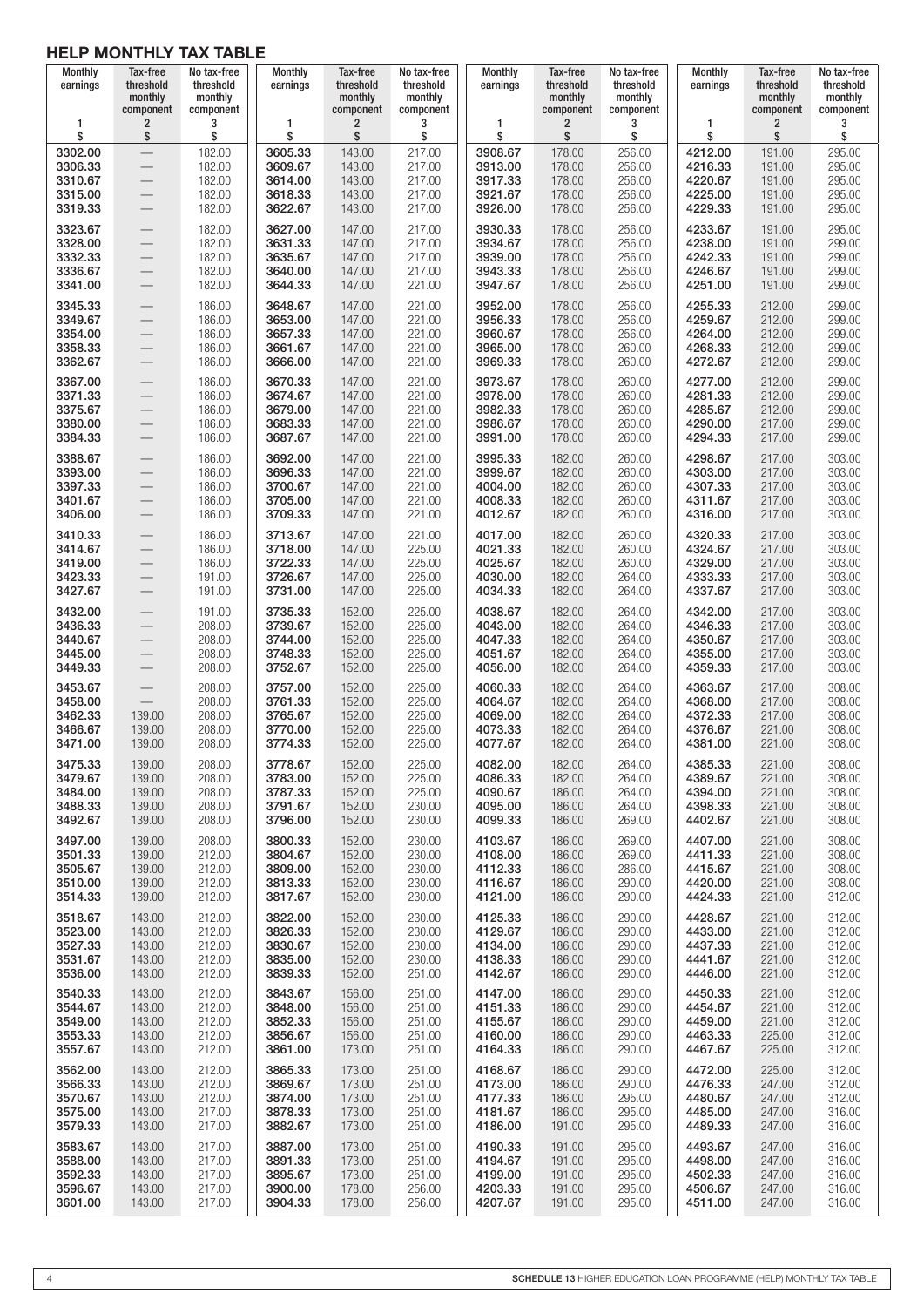| <b>Monthly</b><br>earnings | Tax-free<br>threshold<br>monthly<br>component | No tax-free<br>threshold<br>monthly<br>component | <b>Monthly</b><br>earnings | Tax-free<br>threshold<br>monthly<br>component | No tax-free<br>threshold<br>monthly<br>component | <b>Monthly</b><br>earnings | Tax-free<br>threshold<br>monthly<br>component | No tax-free<br>threshold<br>monthly<br>component | Monthly<br>earnings | Tax-free<br>threshold<br>monthly<br>component | No tax-free<br>threshold<br>monthly<br>component |
|----------------------------|-----------------------------------------------|--------------------------------------------------|----------------------------|-----------------------------------------------|--------------------------------------------------|----------------------------|-----------------------------------------------|--------------------------------------------------|---------------------|-----------------------------------------------|--------------------------------------------------|
| 1                          | $\overline{2}$                                | 3                                                | 1                          | $\overline{\mathbf{c}}$                       | 3                                                | 1                          | 2                                             | 3                                                | 1                   | $\overline{\mathbf{c}}$                       | 3                                                |
| \$                         | \$                                            | \$                                               | \$                         | \$                                            | \$                                               | \$                         | \$                                            | \$                                               | \$                  | \$                                            | \$                                               |
| 4515.33                    | 247.00                                        | 316.00                                           | 4818.67                    | 290.00                                        | 360.00                                           | 5122.00                    | 308.00                                        | 412.00                                           | 5425.33             | 351.00                                        | 433.00                                           |
| 4519.67                    | 247.00                                        | 316.00                                           | 4823.00                    | 290.00                                        | 364.00                                           | 5126.33                    | 308.00                                        | 412.00                                           | 5429.67             | 355.00                                        | 433.00                                           |
| 4524.00                    | 247.00                                        | 316.00                                           | 4827.33                    | 290.00                                        | 364.00                                           | 5130.67                    | 308.00                                        | 412.00                                           | 5434.00             | 355.00                                        | 433.00                                           |
| 4528.33                    | 251.00                                        | 316.00                                           | 4831.67                    | 290.00                                        | 364.00                                           | 5135.00                    | 308.00                                        | 412.00                                           | 5438.33             | 355.00                                        | 433.00                                           |
| 4532.67                    | 251.00                                        | 316.00                                           | 4836.00                    | 290.00                                        | 364.00                                           | 5139.33                    | 308.00                                        | 412.00                                           | 5442.67             | 355.00                                        | 438.00                                           |
| 4537.00                    | 251.00                                        | 316.00                                           | 4840.33                    | 290.00                                        | 364.00                                           | 5143.67                    | 308.00                                        | 412.00                                           | 5447.00             | 355.00                                        | 438.00                                           |
| 4541.33                    | 251.00                                        | 316.00                                           | 4844.67                    | 290.00                                        | 364.00                                           | 5148.00                    | 308.00                                        | 412.00                                           | 5451.33             | 355.00                                        | 438.00                                           |
| 4545.67                    | 251.00                                        | 316.00                                           | 4849.00                    | 290.00                                        | 364.00                                           | 5152.33                    | 308.00                                        | 412.00                                           | 5455.67             | 355.00                                        | 438.00                                           |
| 4550.00                    | 251.00                                        | 321.00                                           | 4853.33                    | 290.00                                        | 364.00                                           | 5156.67                    | 308.00                                        | 412.00                                           | 5460.00             | 355.00                                        | 438.00                                           |
| 4554.33                    | 251.00                                        | 321.00                                           | 4857.67                    | 290.00                                        | 364.00                                           | 5161.00                    | 312.00                                        | 412.00                                           | 5464.33             | 355.00                                        | 438.00                                           |
| 4558.67                    | 251.00                                        | 321.00                                           | 4862.00                    | 290.00                                        | 364.00                                           | 5165.33                    | 312.00                                        | 412.00                                           | 5468.67             | 355.00                                        | 438.00                                           |
| 4563.00                    | 251.00                                        | 321.00                                           | 4866.33                    | 290.00                                        | 364.00                                           | 5169.67                    | 312.00                                        | 416.00                                           | 5473.00             | 355.00                                        | 438.00                                           |
| 4567.33                    | 251.00                                        | 321.00                                           | 4870.67                    | 290.00                                        | 364.00                                           | 5174.00                    | 312.00                                        | 416.00                                           | 5477.33             | 355.00                                        | 438.00                                           |
| 4571.67                    | 251.00                                        | 321.00                                           | 4875.00                    | 295.00                                        | 364.00                                           | 5178.33                    | 312.00                                        | 416.00                                           | 5481.67             | 355.00                                        | 438.00                                           |
| 4576.00                    | 251.00                                        | 321.00                                           | 4879.33                    | 295.00                                        | 368.00                                           | 5182.67                    | 312.00                                        | 416.00                                           | 5486.00             | 386.00                                        | 438.00                                           |
| 4580.33                    | 251.00                                        | 321.00                                           | 4883.67                    | 295.00                                        | 368.00                                           | 5187.00                    | 312.00                                        | 416.00                                           | 5490.33             | 386.00                                        | 438.00                                           |
| 4584.67                    | 251.00                                        | 321.00                                           | 4888.00                    | 295.00                                        | 368.00                                           | 5191.33                    | 312.00                                        | 416.00                                           | 5494.67             | 386.00                                        | 442.00                                           |
| 4589.00                    | 251.00                                        | 321.00                                           | 4892.33                    | 295.00                                        | 368.00                                           | 5195.67                    | 312.00                                        | 416.00                                           | 5499.00             | 386.00                                        | 442.00                                           |
| 4593.33                    | 251.00                                        | 321.00                                           | 4896.67                    | 295.00                                        | 368.00                                           | 5200.00                    | 312.00                                        | 416.00                                           | 5503.33             | 386.00                                        | 442.00                                           |
| 4597.67                    | 251.00                                        | 321.00                                           | 4901.00                    | 295.00                                        | 368.00                                           | 5204.33                    | 312.00                                        | 416.00                                           | 5507.67             | 386.00                                        | 442.00                                           |
| 4602.00                    | 251.00                                        | 321.00                                           | 4905.33                    | 295.00                                        | 368.00                                           | 5208.67                    | 312.00                                        | 416.00                                           | 5512.00             | 386.00                                        | 442.00                                           |
| 4606.33                    | 256.00                                        | 321.00                                           | 4909.67                    | 295.00                                        | 368.00                                           | 5213.00                    | 338.00                                        | 416.00                                           | 5516.33             | 386.00                                        | 442.00                                           |
| 4610.67                    | 256.00                                        | 325.00                                           | 4914.00                    | 295.00                                        | 368.00                                           | 5217.33                    | 338.00                                        | 416.00                                           | 5520.67             | 386.00                                        | 442.00                                           |
| 4615.00                    | 256.00                                        | 325.00                                           | 4918.33                    | 295.00                                        | 368.00                                           | 5221.67                    | 338.00                                        | 416.00                                           | 5525.00             | 386.00                                        | 442.00                                           |
| 4619.33                    | 256.00                                        | 325.00                                           | 4922.67                    | 295.00                                        | 368.00                                           | 5226.00                    | 338.00                                        | 420.00                                           | 5529.33             | 386.00                                        | 442.00                                           |
| 4623.67                    | 256.00                                        | 325.00                                           | 4927.00                    | 295.00                                        | 368.00                                           | 5230.33                    | 342.00                                        | 420.00                                           | 5533.67             | 386.00                                        | 442.00                                           |
| 4628.00                    | 256.00                                        | 325.00                                           | 4931.33                    | 295.00                                        | 368.00                                           | 5234.67                    | 342.00                                        | 420.00                                           | 5538.00             | 390.00                                        | 442.00                                           |
| 4632.33                    | 256.00                                        | 325.00                                           | 4935.67                    | 295.00                                        | 368.00                                           | 5239.00                    | 342.00                                        | 420.00                                           | 5542.33             | 390.00                                        | 442.00                                           |
| 4636.67                    | 256.00                                        | 325.00                                           | 4940.00                    | 295.00                                        | 373.00                                           | 5243.33                    | 342.00                                        | 420.00                                           | 5546.67             | 390.00                                        | 442.00                                           |
| 4641.00                    | 256.00                                        | 325.00                                           | 4944.33                    | 299.00                                        | 373.00                                           | 5247.67                    | 342.00                                        | 420.00                                           | 5551.00             | 390.00                                        | 446.00                                           |
| 4645.33                    | 256.00                                        | 325.00                                           | 4948.67                    | 299.00                                        | 373.00                                           | 5252.00                    | 342.00                                        | 420.00                                           | 5555.33             | 390.00                                        | 446.00                                           |
| 4649.67                    | 256.00                                        | 325.00                                           | 4953.00                    | 299.00                                        | 373.00                                           | 5256.33                    | 342.00                                        | 420.00                                           | 5559.67             | 390.00                                        | 446.00                                           |
| 4654.00                    | 256.00                                        | 325.00                                           | 4957.33                    | 299.00                                        | 373.00                                           | 5260.67                    | 342.00                                        | 420.00                                           | 5564.00             | 390.00                                        | 446.00                                           |
| 4658.33                    | 256.00                                        | 325.00                                           | 4961.67                    | 299.00                                        | 373.00                                           | 5265.00                    | 342.00                                        | 420.00                                           | 5568.33             | 390.00                                        | 446.00                                           |
| 4662.67                    | 256.00                                        | 351.00                                           | 4966.00                    | 299.00                                        | 373.00                                           | 5269.33                    | 342.00                                        | 420.00                                           | 5572.67             | 390.00                                        | 446.00                                           |
| 4667.00                    | 256.00                                        | 351.00                                           | 4970.33                    | 299.00                                        | 373.00                                           | 5273.67                    | 342.00                                        | 420.00                                           | 5577.00             | 390.00                                        | 446.00                                           |
| 4671.33                    | 256.00                                        | 351.00                                           | 4974.67                    | 299.00                                        | 373.00                                           | 5278.00                    | 342.00                                        | 425.00                                           | 5581.33             | 390.00                                        | 446.00                                           |
| 4675.67                    | 256.00                                        | 351.00                                           | 4979.00                    | 299.00                                        | 373.00                                           | 5282.33                    | 342.00                                        | 425.00                                           | 5585.67             | 390.00                                        | 446.00                                           |
| 4680.00                    | 256.00                                        | 351.00                                           | 4983.33                    | 299.00                                        | 373.00                                           | 5286.67                    | 342.00                                        | 425.00                                           | 5590.00             | 390.00                                        | 446.00                                           |
| 4684.33                    | 260.00                                        | 351.00                                           | 4987.67                    | 299.00                                        | 373.00                                           | 5291.00                    | 342.00                                        | 425.00                                           | 5594.33             | 390.00                                        | 446.00                                           |
| 4688.67                    | 260.00                                        | 351.00                                           | 4992.00                    | 299.00                                        | 373.00                                           | 5295.33                    | 342.00                                        | 425.00                                           | 5598.67             | 394.00                                        | 446.00                                           |
| 4693.00                    | 260.00                                        | 351.00                                           | 4996.33                    | 299.00                                        | 377.00                                           | 5299.67                    | 347.00                                        | 425.00                                           | 5603.00             | 394.00                                        | 451.00                                           |
| 4697.33                    | 260.00                                        | 351.00                                           | 5000.67                    | 299.00                                        | 377.00                                           | 5304.00                    | 347.00                                        | 425.00                                           | 5607.33             | 394.00                                        | 451.00                                           |
| 4701.67                    | 260.00                                        | 351.00                                           | 5005.00                    | 299.00                                        | 377.00                                           | 5308.33                    | 347.00                                        | 425.00                                           | 5611.67             | 394.00                                        | 451.00                                           |
| 4706.00                    | 260.00                                        | 355.00                                           | 5009.33                    | 299.00                                        | 377.00                                           | 5312.67                    | 347.00                                        | 425.00                                           | 5616.00             | 394.00                                        | 451.00                                           |
| 4710.33                    | 260.00                                        | 355.00                                           | 5013.67                    | 299.00                                        | 377.00                                           | 5317.00                    | 347.00                                        | 425.00                                           | 5620.33             | 394.00                                        | 451.00                                           |
| 4714.67                    | 260.00                                        | 355.00                                           | 5018.00                    | 303.00                                        | 377.00                                           | 5321.33                    | 347.00                                        | 425.00                                           | 5624.67             | 394.00                                        | 451.00                                           |
| 4719.00                    | 260.00                                        | 355.00                                           | 5022.33                    | 303.00                                        | 377.00                                           | 5325.67                    | 347.00                                        | 425.00                                           | 5629.00             | 394.00                                        | 451.00                                           |
| 4723.33                    | 260.00                                        | 355.00                                           | 5026.67                    | 303.00                                        | 377.00                                           | 5330.00                    | 347.00                                        | 425.00                                           | 5633.33             | 394.00                                        | 451.00                                           |
| 4727.67                    | 260.00                                        | 355.00                                           | 5031.00                    | 303.00                                        | 377.00                                           | 5334.33                    | 347.00                                        | 429.00                                           | 5637.67             | 394.00                                        | 451.00                                           |
| 4732.00                    | 260.00                                        | 355.00                                           | 5035.33                    | 303.00                                        | 377.00                                           | 5338.67                    | 347.00                                        | 429.00                                           | 5642.00             | 394.00                                        | 451.00                                           |
| 4736.33                    | 260.00                                        | 355.00                                           | 5039.67                    | 303.00                                        | 377.00                                           | 5343.00                    | 347.00                                        | 429.00                                           | 5646.33             | 394.00                                        | 451.00                                           |
| 4740.67                    | 260.00                                        | 355.00                                           | 5044.00                    | 303.00                                        | 377.00                                           | 5347.33                    | 347.00                                        | 429.00                                           | 5650.67             | 394.00                                        | 451.00                                           |
| 4745.00                    | 260.00                                        | 355.00                                           | 5048.33                    | 303.00                                        | 377.00                                           | 5351.67                    | 347.00                                        | 429.00                                           | 5655.00             | 394.00                                        | 451.00                                           |
| 4749.33                    | 260.00                                        | 355.00                                           | 5052.67                    | 303.00                                        | 381.00                                           | 5356.00                    | 347.00                                        | 429.00                                           | 5659.33             | 394.00                                        | 455.00                                           |
| 4753.67                    | 260.00                                        | 355.00                                           | 5057.00                    | 303.00                                        | 381.00                                           | 5360.33                    | 347.00                                        | 429.00                                           | 5663.67             | 399.00                                        | 455.00                                           |
| 4758.00                    | 260.00                                        | 355.00                                           | 5061.33                    | 303.00                                        | 407.00                                           | 5364.67                    | 351.00                                        | 429.00                                           | 5668.00             | 399.00                                        | 455.00                                           |
| 4762.33                    | 260.00                                        | 355.00                                           | 5065.67                    | 303.00                                        | 407.00                                           | 5369.00                    | 351.00                                        | 429.00                                           | 5672.33             | 399.00                                        | 455.00                                           |
| 4766.67                    | 264.00                                        | 360.00                                           | 5070.00                    | 303.00                                        | 407.00                                           | 5373.33                    | 351.00                                        | 429.00                                           | 5676.67             | 399.00                                        | 455.00                                           |
| 4771.00                    | 264.00                                        | 360.00                                           | 5074.33                    | 303.00                                        | 407.00                                           | 5377.67                    | 351.00                                        | 429.00                                           | 5681.00             | 399.00                                        | 455.00                                           |
| 4775.33                    | 264.00                                        | 360.00                                           | 5078.67                    | 303.00                                        | 407.00                                           | 5382.00                    | 351.00                                        | 429.00                                           | 5685.33             | 399.00                                        | 455.00                                           |
| 4779.67                    | 264.00                                        | 360.00                                           | 5083.00                    | 303.00                                        | 407.00                                           | 5386.33                    | 351.00                                        | 433.00                                           | 5689.67             | 399.00                                        | 455.00                                           |
| 4784.00                    | 264.00                                        | 360.00                                           | 5087.33                    | 303.00                                        | 407.00                                           | 5390.67                    | 351.00                                        | 433.00                                           | 5694.00             | 399.00                                        | 455.00                                           |
| 4788.33                    | 264.00                                        | 360.00                                           | 5091.67                    | 308.00                                        | 407.00                                           | 5395.00                    | 351.00                                        | 433.00                                           | 5698.33             | 399.00                                        | 455.00                                           |
| 4792.67                    | 264.00                                        | 360.00                                           | 5096.00                    | 308.00                                        | 407.00                                           | 5399.33                    | 351.00                                        | 433.00                                           | 5702.67             | 399.00                                        | 455.00                                           |
| 4797.00                    | 264.00                                        | 360.00                                           | 5100.33                    | 308.00                                        | 407.00                                           | 5403.67                    | 351.00                                        | 433.00                                           | 5707.00             | 399.00                                        | 455.00                                           |
| 4801.33                    | 264.00                                        | 360.00                                           | 5104.67                    | 308.00                                        | 407.00                                           | 5408.00                    | 351.00                                        | 433.00                                           | 5711.33             | 399.00                                        | 459.00                                           |
| 4805.67                    | 264.00                                        | 360.00                                           | 5109.00                    | 308.00                                        | 407.00                                           | 5412.33                    | 351.00                                        | 433.00                                           | 5715.67             | 399.00                                        | 459.00                                           |
| 4810.00                    | 264.00                                        | 360.00                                           | 5113.33                    | 308.00                                        | 407.00                                           | 5416.67                    | 351.00                                        | 433.00                                           | 5720.00             | 399.00                                        | 459.00                                           |
| 4814.33                    | 290.00                                        | 360.00                                           | 5117.67                    | 308.00                                        | 412.00                                           | 5421.00                    | 351.00                                        | 433.00                                           | 5724.33             | 403.00                                        | 459.00                                           |